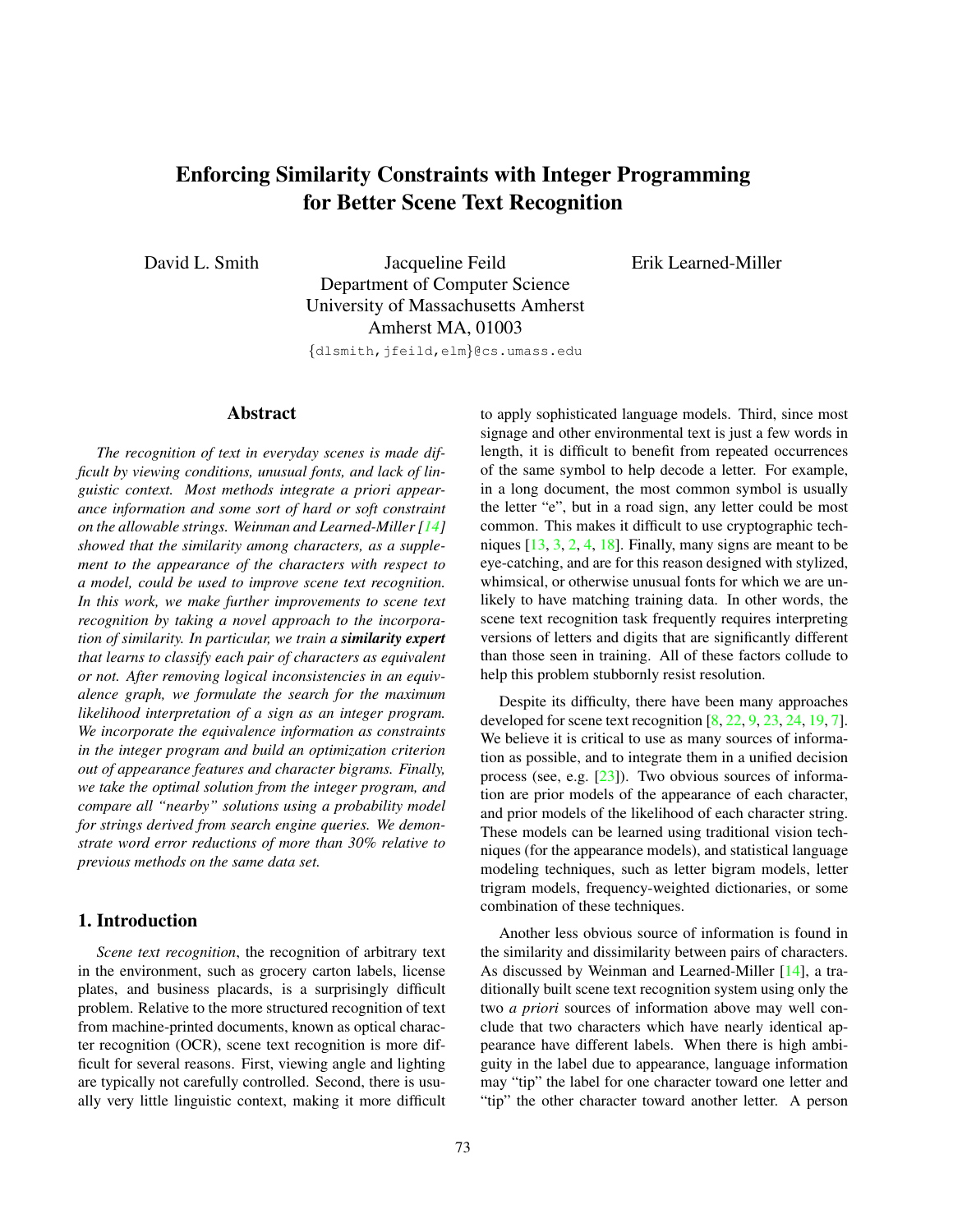<span id="page-1-3"></span>

Figure 1. An example sign from the data set. Due to the specialized font, the character 'A' is particularly difficult to recognize.

<span id="page-1-2"></span>will usually conclude, however, that two characters which appear highly similar must represent the same letter within a particular sign. This comes from the knowledge that while characters may vary in appearance across fonts, most signs use a consistent or small set of fonts, and within a single font, we expect consistency of character appearance.

#### 1.1. Prior work in similarity

Weinman et al. [\[14,](#page-7-0) [23\]](#page-7-9) successfully incorporated similarity for the scene text recognition problem in the following way. First, a raw similarity score was computed for each pair of characters  $A$  and  $B$  by computing

<span id="page-1-0"></span>
$$
1 - f_A \cdot f_B,\tag{1}
$$

where  $f_A$  and  $f_B$  were unit feature vectors for the characters  $A$  and  $B$ . This yields a number between 0 (when the vectors are identical) and 2 (when the vectors point in opposite directions) which is then put through a learned monotonic non-linearity. This similarity score was then used to define factors between each pair of characters in a factor graph, and integrated into a general belief propagation framework using other types of appearance and language information.

While the similarity score in Eq. [\(1\)](#page-1-0) encodes some important information about similarity, our hypothesis was that by learning a more flexible function that was specialized to evaluate the similarity of two characters, we could develop a better score, and that this score would lead to better recognition rates. Recent work in the face verification problem [\[11,](#page-7-13) [15\]](#page-7-14) has shown relatively high accuracy rates in determining whether two faces are of the same person or not, a problem much more difficult than determining whether two characters represent the same letter in the same font under natural viewing conditions.

This motivated us to return to the use of similarity in scene text recognition and see if we could do more. We started by assuming we had an oracle to tell us, for each pair of characters in a sign, whether they had the same label. We would then refuse to accept solutions that violated the constraints of the oracle. We viewed this as an upper bound on the benefit for word accuracy that we could get from estimated similarity information. Surprisingly, we were able to achieve nearly the same result by estimating similarity as by using the oracle-based similarity.

The system we used to achieve this result was designed as follows.

- 1. First, we trained a *similarity expert* to classify pairs of characters as same or different.
- 2. We then formulated the scene text recognition problem as an integer program. The optimization criterion of the integer program is a log likelihood derived from appearance features for each character class and bigram probabilities governing the likelihood of character transitions. The same or different classifications from the similarity expert are used as additional constraints in the integer program.
- 3. After running the integer program to find an approximate solution, we use a search engine to define an implicit probability distribution over strings that are close to this solution, and reevaluate these strings using a separate model.

These techniques together lead to a significant improvement in performance on a data set that has previously been used to study the scene text recognition problem.

The remainder of the paper is structured as follows. In Section [2,](#page-1-1) we discuss our method for evaluating the similarity of character pairs. In Section [3,](#page-3-0) we discuss our formulation of the scene text recognition problem as an integer program, including the criterion of optimization, and using equivalence and differences of character pairs as constraints in the integer program. In Section [4,](#page-5-0) we present a method of using a search engine to correct some errors in the signs in our database, similar to the work of others [\[20,](#page-7-15) [10\]](#page-7-16). In Section [5](#page-5-1) we detail our experiments, and present results. We conclude with a discussion in Section [6](#page-6-0) about how the techniques used in this work might be combined with methods used previously by other authors.

#### <span id="page-1-1"></span>2. Similarity

Figure [1](#page-1-2) shows one of the signs used in our experiments. Since it is unreasonable to expect a pre-trained character recognizer to correctly identify the triangles as capital As, it is very helpful to at least establish the equivalence of these characters. In that case, a search over a single label for both characters that satisfies reasonable case transitions, bigram probabilities, and language constraints is much more likely to be fruitful. Toward this end, it is important to have an accurate and robust way of identifying whether characters are equivalent (i.e. whether they have the same label) or not.

Our goal is to create a classifier that takes two character images as input and predicts whether the characters should have the same label. As discussed in Section [3.2,](#page-3-1) we choose to use an integer program to perform our search over possible interpretations of a sign. We incorporate similarity information via hard constraints in our integer program. We can contrast this with previous approaches that used belief propagation and "soft" similarity information. In general,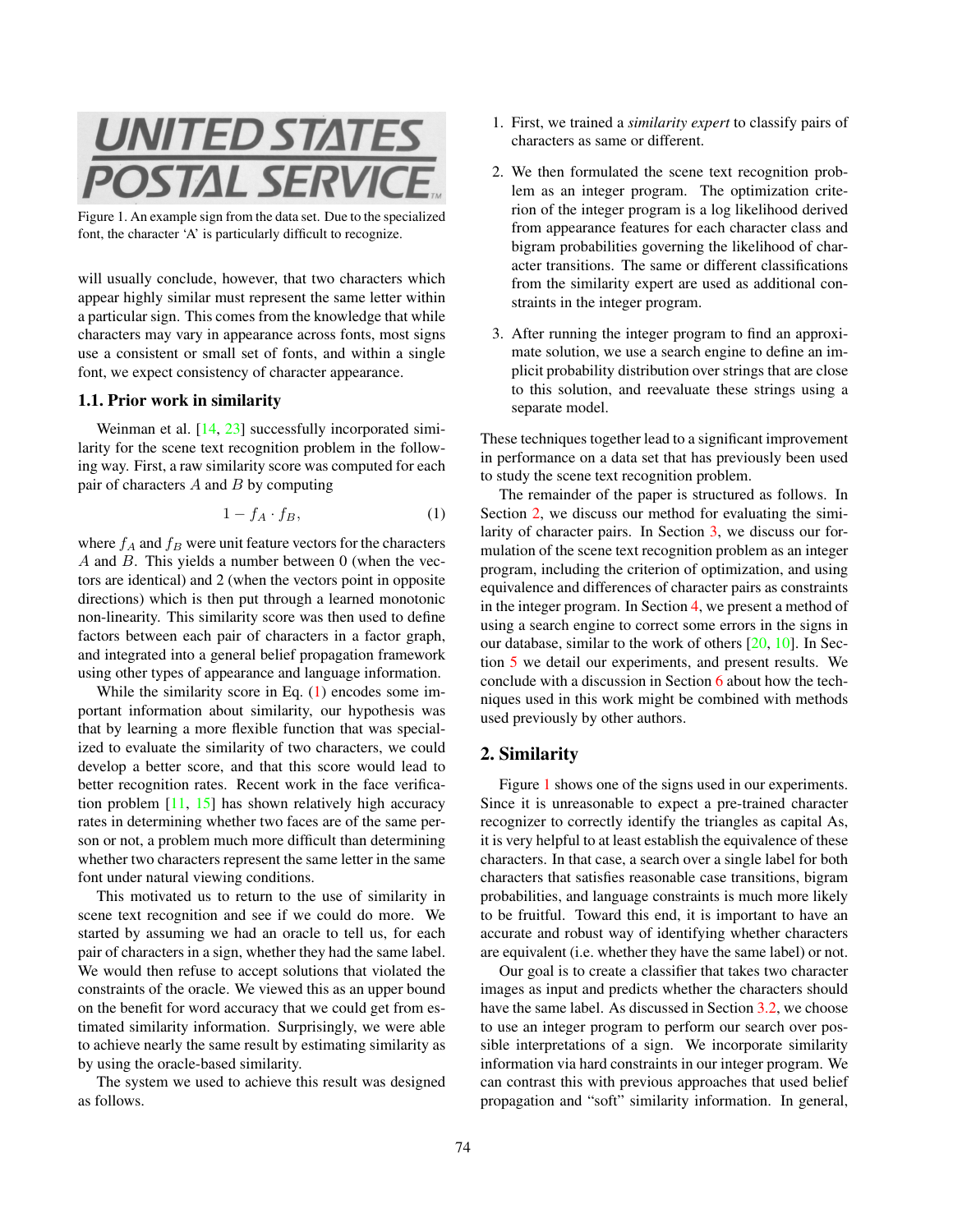<span id="page-2-3"></span>solving an integer program is an NP-hard problem, but in practice our problem instances are small enough that we can solve them efficiently. This allows us to guarantee a solution that is optimal with respect to adjustable numerical tolerances (discussed in Section [3.3\)](#page-4-0). On the other hand, loopy belief propagation is an approximate inference technique that is neither guaranteed to converge, nor to find the optimal solution. Our use of "hard" equivalence information could be viewed as a weakness, in that it does not allow for poor estimates of equivalence to be overcome. We have two methods for recovering from incorrect classifications of equivalence, which are discussed in Sections [3.4](#page-4-1) and [4.](#page-5-0) Since we can recover from errors, the disadvantage of using a "hard" decision is mitigated.

We developed our general approach using a subset of the ICDAR 2003 Robust OCR Dataset<sup>[1](#page-2-0)</sup> [\[17\]](#page-7-17) as training data. This allowed us to explore a wide range of methods for classifying equivalence and to experiment with parameter values. In our actual tests, we retrained the best methods on portions of our evaluation set using a cross-validation scheme. This is discussed in more detail in Section [5.](#page-5-1)

To ensure that the distribution of image characteristics in the ICDAR data was similar to our evaluation test set, we created a subset by removing images with significantly lower resolution or lower contrast than the poorest quality images in our test set.

#### 2.1. Building a similarity expert

Our equivalence classifier is a support vector machine (SVM) [\[5,](#page-7-18) [6,](#page-7-19) [12\]](#page-7-20) trained on a set of feature vectors extracted from pairs of character images. Each pair of characters is labeled as equivalent or different.

The features of the character images are formed using the following process. For each pair of characters, we standardize their size by taking the maximum of the width and height of both images. We then resize both images to be square images of this size. Next, we normalize the intensities of each image by scaling them to fill the range of the image, ignoring a small percentage from both extremes to account for outliers. We then extract one SIFT descriptor [\[16,](#page-7-21) [21\]](#page-7-22) from each image by placing it in the center of the image, scaled to cover the entire image size.

We form two feature vectors for each pair of images. One is created by subtracting the SIFT descriptor of the first image from the second and the other is created by subtracting the SIFT descriptor of the second image from the first. We append the ratios of the original image widths and the original image heights to both difference descriptors. We add these additional features because they are good predictors of dissimilarity. If two images vary significantly in their original size, then they are more likely to have different labels than two images with similar sizes.

<span id="page-2-0"></span>



(a) Equivalent image pairs that are classified as different. Problems giving difficulty to the similarity classifier include 3-dimensional layering effects (left), perspective distortion (center), and lighting effects (right).



(b) Different image pairs that are classified as equivalent. The leftmost pair represents a capital S and a lowercase s, which are considered to be different according to our evaluation criterion.

<span id="page-2-2"></span>Figure 2. Examples of classification errors made by the similarity classifier using four SIFT descriptors.

For each pair of training images  $A$  and  $B$ , we then end up with two training sample vectors:  $f(A, B)$  and  $f(B, A)$ , where  $f$  is the augmented SIFT vector described above. While we use both feature vectors in training, at test time we use only the first to represent a pair of images.

We also create an alternate version of this classifier by using the same process, except extracting a two by two nonoverlapping grid of four SIFT descriptors from each image rather than a single SIFT descriptor.

We use five-fold cross validation to evaluate this classifier on the test data (which is further described in Section  $5$ .<sup>[2](#page-2-1)</sup> We extract all pairs of same and different images originating from the same sign from the data set and divide them into five groups, making sure that all pairs from the same sign are in the same group. We train an SVM with a quadratic kernel using four of the folds as the training set and one fold as the test set.

The result is a classification for each of the 10,290 pairs of similar and dissimilar characters in the test set. Using the classifier with one SIFT descriptor we correctly classify 10,215 pairs for an accuracy of 99.27%. Using the classifier with four SIFT descriptors, we correctly classify 10,230 pairs for an accuracy of 99.42%. Examples of classification errors made by the classifier using four SIFT descriptors are shown in Figure [2.](#page-2-2)

While we achieve over 99% accuracy for our equivalence classification for both types of features. This result is not quite as great as it sounds. In particular, for each string of words with  $k$  characters in our sign database, there

<span id="page-2-1"></span><sup>&</sup>lt;sup>2</sup>One must take care in using cross-validation methods on an evaluation data set not to "cheat" by adapting parameters through multiple runs or using multiple runs on the test data to evaluate a wide variety of different algorithms. Put simply, it is important that no element of the evaluation data be used to set a parameter which is ultimately used in its own evaluation. We assiduously avoid this situation. In other words, we do not "train on the test data".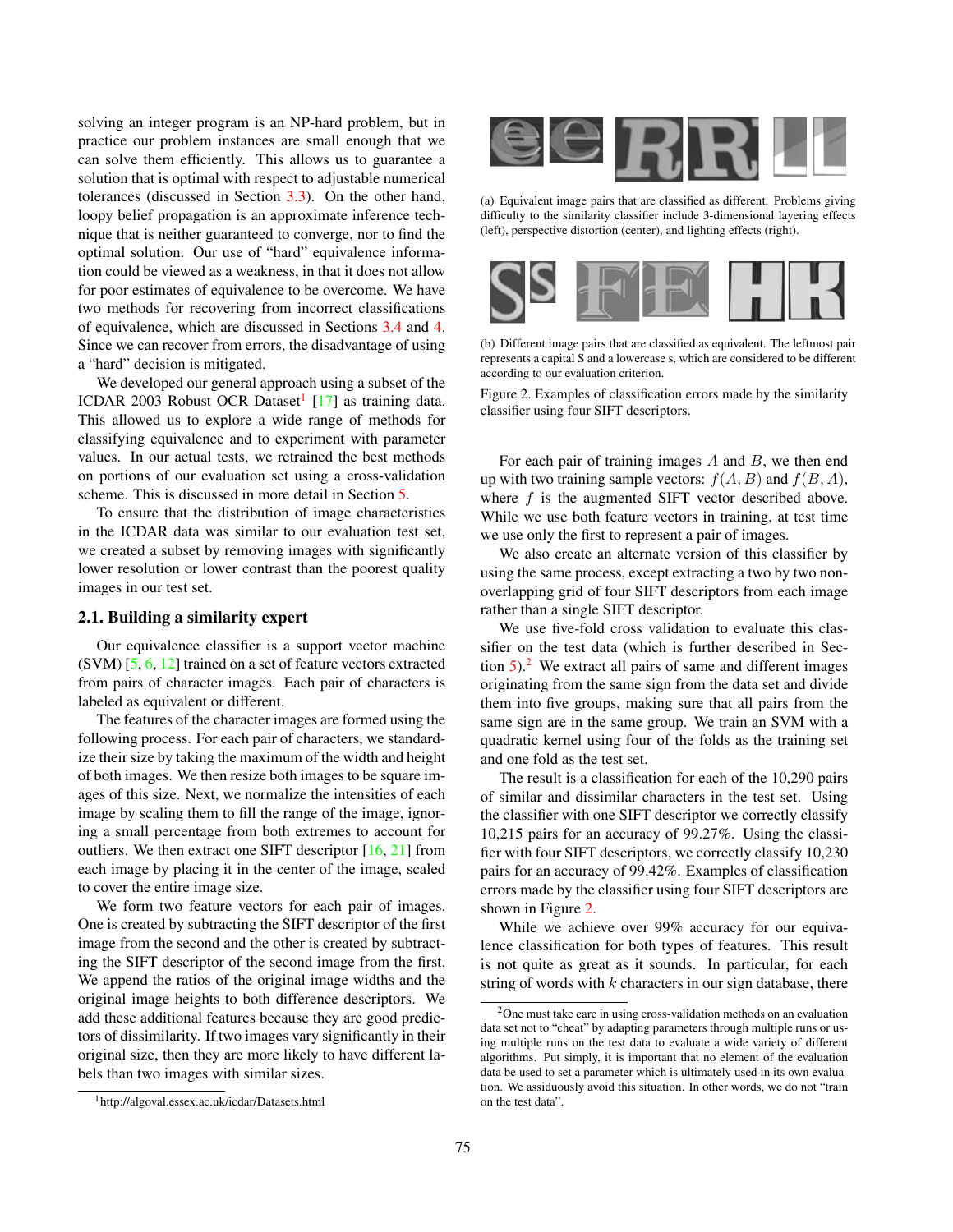<span id="page-3-9"></span>are  $\mathcal{O}(k^2)$  similarity comparisons. Since we are making hard decisions about equivalence, an error in any one of these  $\mathcal{O}(k^2)$  equivalence determinations would result in at least one incorrect word coming out of our integer program. While we mitigate this problem to some extent by eliminating equivalence constraints which are inconsistent with each other (discussed in Section [3.4\)](#page-4-1), our IP accuracy is still highly sensitive to errors in equivalence determination. Thus, the error rate needs to be extremely low for this source of information to be helpful. As we shall see, the similarity information, even with some errors, does indeed improve the accuracy of our integer program (see Table [1\)](#page-6-1). With our second processing step using search engine correction, it proves even more helpful.

# <span id="page-3-0"></span>3. Maximum Posterior Probability Via Integer Programs

Like many other authors, we take a probabilistic approach to recognition, finding the interpretation of a sign that maximizes the conditional probability of the labels given the observations. Given a set of  $N$  character image observations  $\mathbf{x} = \{x_1, x_2, \dots, x_N\}$ , our task in recognition is to assign the best set of labels  $y = \{y_1, y_2, \dots, y_N\}$  for these characters subject to a set of consistent equivalence and difference constraints  $C$ . That is, we want to compute

$$
\mathbf{y}^* = \operatorname*{argmax}_{\mathbf{y}} p(\mathbf{y}|\mathbf{x}) = \operatorname*{argmax}_{\mathbf{y}} p(\mathbf{y}, \mathbf{x})
$$
(2)

subject to  $C$ . For our initial IP evaluation, we assume a Markov model over the labels, $3$  leading us to express  $p(\mathbf{y}, \mathbf{x})$  as<sup>[4](#page-3-3)</sup>

$$
p(\mathbf{y}, \mathbf{x}) = \prod_{i=1}^{N} p(x_i | y_i) \prod_{i=1}^{N} p(y_i | y_{i-1}).
$$
 (3)

Rather than maximizing Eq. [3,](#page-3-4) we can equivalently minimize its negative log. Thus,

$$
\mathbf{y}^* = \operatorname*{argmin}_{\mathbf{y}} - \sum_{i=1}^{N} \log p(x_i | y_i) - \sum_{i=1}^{N} \log p(y_i | y_{i-1}).
$$
\n(4)

Let A denote our alphabet. For simplicity, let  $\phi_{i:j}$  =  $-\log p(x_i|y_i = A_j)$ , the negative log probability that character *i* takes on the label  $A_i$ . Similarly we will let  $\phi_{i(i+1):jk} = -\log p(y_{i+1} = A_k|y_i = A_j)$ , the negative log probability that character i takes on the label  $A_j$  and

character  $i + 1$  takes on the label  $A_k$ . Using this notation, we have

<span id="page-3-8"></span>
$$
\mathbf{y}^* = \operatorname*{argmin}_{\mathbf{y}} \sum_{i=1}^{N} \phi_{i:j} + \sum_{i=1}^{N-1} \phi_{i(i+1):jk}.
$$
 (5)

### 3.1. Features

Our appearance features were developed by training class conditional weights over a vector of edge-like features. The weights were trained to maximize the classification performance on a set of synthetic fonts. These appearance features were given to us precomputed from the authors of  $[14]$ with minimal modifications.

Our pairwise language features combine bigram and case transition statistics. The bigram statistics were trained on a selection of books from Project Gutenberg. Inter-word case change statistics (i.e. changing from upper to lower or lower to upper) were trained on the press-related sections of the Brown Corpus of American English.<sup>[5](#page-3-5)</sup> For the first transition, we assume a uniform probability of transitioning from upper case to lower case and upper case to upper case. We now show how to express the optimization in Eq. [\(2\)](#page-3-6) as an integer program.

#### <span id="page-3-1"></span>3.2. Integer program formalization

<span id="page-3-6"></span>An integer program (IP) is an optimization problem of a linear objective function over integer-valued variables y, where the space of solutions is bounded by a set of linear constraints. The goal is to find the assignment to these variables that minimizes the objective function. An IP in standard form [\[1\]](#page-7-23) is written

$$
minimize cTy
$$
\n(6)

subject to 
$$
Ay = b
$$
 (7)

 $y \ge 0$  (8)

$$
\mathbf{y} \in \mathbb{Z}^n, \tag{9}
$$

<span id="page-3-4"></span>where  $\mathbf{c} \in \mathbb{R}^n$ ,  $\mathbf{b} \in \mathbb{R}^m$ ,  $\mathbf{A} \in \mathbb{R}^m \times \mathbb{R}^n$ , and  $\mathbb{Z}$  is the integers. Here we are now using y to denote the set of variables in the optimization criterion, rather than the set of labels for our characters. The connection between these uses will become clear below. We will solve our optimization problem by posing it as an  $IP<sup>6</sup>$  $IP<sup>6</sup>$  $IP<sup>6</sup>$  over binary valued variables.

Using the notation defined for Eq. [\(5\)](#page-3-8), let  $y_{i:j} = 1$  if variable  $y_i = A_j$  and 0 otherwise. Let  $y_{i(i+1):jk} = 1$  if

<span id="page-3-2"></span><sup>3</sup>Later in processing, we will replace our Markov model over strings with a more complex model.

<span id="page-3-3"></span><sup>&</sup>lt;sup>4</sup>Here we write the prior probability  $p(y_1)$  of the first term as  $p(y_1|y_0)$ for notational simplicity.

<span id="page-3-7"></span><span id="page-3-5"></span><sup>5</sup>http://icame.uib.no/brown/bcm.html.

 $6$ We chose to represent our IP in non-standard form. In standard form, all constraint types (with the exception of the non-negativity constraints) are expressed as equalities, whereas for clarity, we expressed one of our constraints as an inequality. However, one can easily convert to and from equality and inequality constraints by introducing additional constraints or slack variables. See [\[1\]](#page-7-23) for more details.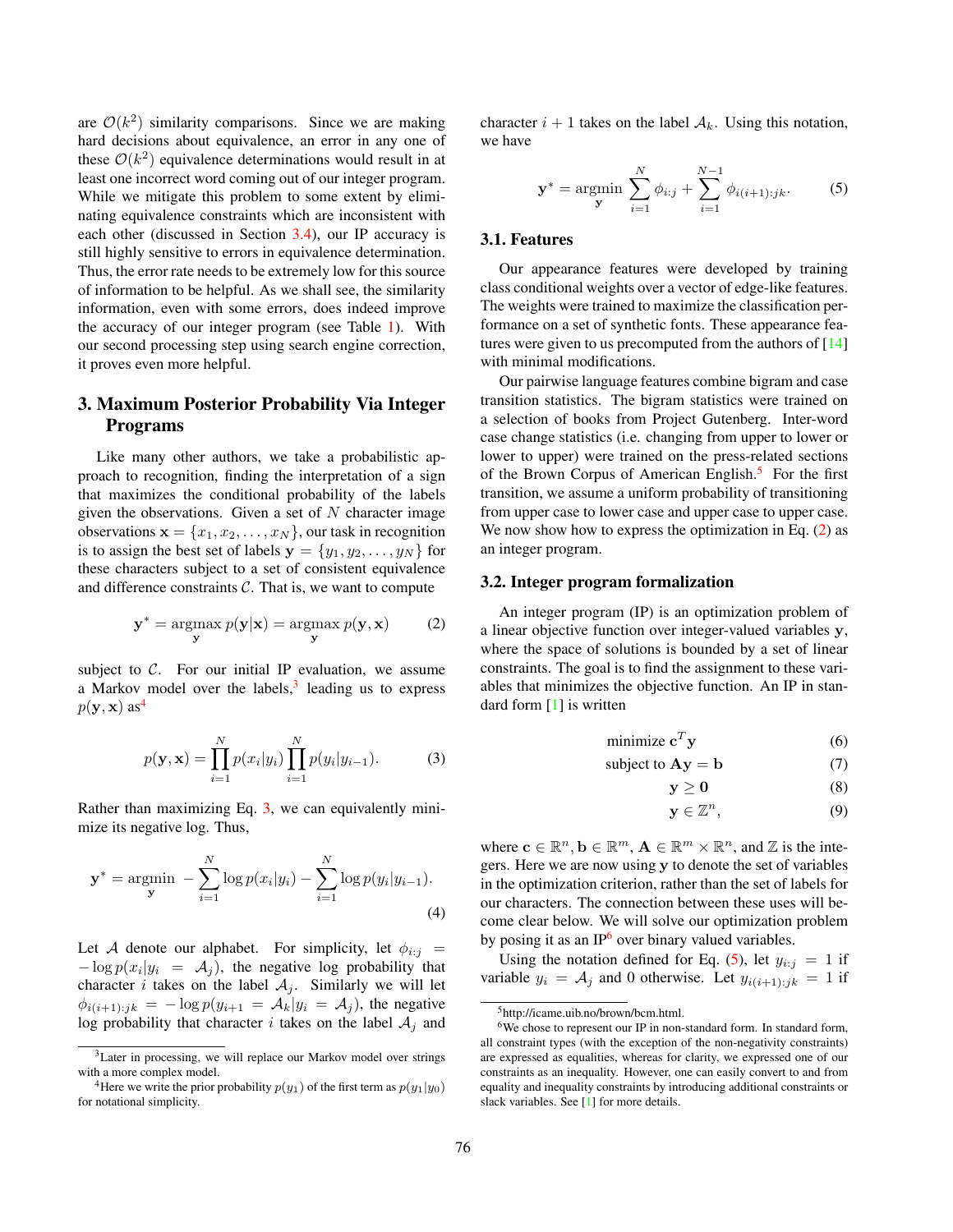<span id="page-4-13"></span>variables  $y_i = A_j$  and  $y_{i+1} = A_k$  and  $y_{i(i+1):jk} = 0$  other-wise. Our optimization problem from Eq. [\(5\)](#page-3-8) (before integrating the equivalence and non-equivalence constraints  $\mathcal{C}$ ) can then be written

minimize 
$$
\sum_{i=1}^{N} \sum_{j=1}^{|\mathcal{A}|} \phi_{i:j} y_{i:j} + \sum_{i=1}^{N-1} \sum_{j=1}^{|\mathcal{A}|} \sum_{k=1}^{|\mathcal{A}|} \phi_{i(i+1):jk} y_{i(i+1):jk}
$$
\n(10)

subject to 
$$
\sum_{j=1}^{|\mathcal{A}|} y_{i:j} = 1
$$
 (11)

$$
\sum_{k=1}^{|\mathcal{A}|} y_{i(i+1):jk} = y_{i:j}
$$
 (12)

$$
\sum_{j=1}^{|\mathcal{A}|} y_{i(i+1):jk} = y_{(i+1):k}
$$
 (13)

 $y_{i:j}, y_{i(i+1):jk} \ge 0$  (14)

$$
y_{i:j}, y_{i(i+1):jk} \in \mathbb{Z}.\tag{15}
$$

Eq. [\(11\)](#page-4-2) ensures that we choose exactly one label for each character. Eqs.  $(12)$  and  $(13)$  ensure that we choose exactly one pairwise factor for each pair of characters and enforce consistency between assignments. Lastly Ineq. [\(14\)](#page-4-5) and Eq. [\(15\)](#page-4-6) ensure that our variables are restricted to nonnegative integers.

We will enforce the equivalence and non-equivalence constraints C as follows. Let  $C = \{C_s, C_d\}$ , where  $C_s$ is the set of equivalence constraints and  $C_d$  is the set of non-equivalence constraints. In order to enforce these constraints, we add the following to our IP constraint set:

$$
y_{i:j} - y_{i':j} = 0, \forall (i, i') \in \mathcal{C}_s \tag{16}
$$

$$
y_{i:j} + y_{i':j} \le 1, \forall (i, i') \in \mathcal{C}_d \tag{17}
$$

The equivalence constraints expressed in Eq. [\(16\)](#page-4-7) enforce that whenever either  $y_{i:j}$  or  $y_{i':j}$  is set to 1, the other must be set to 1 as well. The non-equivalence constraints expressed in Ineq. [\(17\)](#page-4-8) enforce that both  $y_{i:j}$  and  $y_{i':j}$  cannot be set to 1 at the same time. Note that non-equivalence constraints such as [\(17\)](#page-4-8) can be incorporated into an IP in standard form by including both the constraint and its negation.

# <span id="page-4-0"></span>3.3. Optimization considerations

We use the  $Mosek^7$  $Mosek^7$  optimization toolbox, which uses a variant of the branch-and-cut method, to efficiently solve our integer programs. Branch-and-cut works by first relaxing the integer program to a linear program. The optimization proceeds, eliminating non-integral solutions by adding constraints that remove these solutions from consideration. Once no more constraints can be added, the optimization uses the branch and bound strategy, which incrementally adds integer constraints on the variables. A branch in the optimization tree corresponds to choosing 0 or 1 for a specific variable. A lower bound on the optimization criterion is maintained by checking conditions on LP relaxations solved throughout the algorithm. An upper bound is maintained by noting the cases where the solution to an LP relaxation has binary values. These bounds allow the algorithm to prune subtrees of the optimization. For more information on linear optimization, see [\[1\]](#page-7-23).

<span id="page-4-12"></span><span id="page-4-3"></span><span id="page-4-2"></span>The Mosek solver uses finite error tolerances on both the integer feasibility and the optimization criterion in order to improve performance. Therefore, we do not have a formal guarantee of optimality. In our experiments, the solver's optimum was always the true optimum.<sup>[8](#page-4-10)</sup>

#### <span id="page-4-4"></span><span id="page-4-1"></span>3.4. Handling inconsistent constraints

<span id="page-4-6"></span><span id="page-4-5"></span>If we assume ground-truth equivalence and nonequivalence constraints, our optimization space is guaranteed to be feasible. When we estimate equivalence and nonequivalence, we need to ensure that our constraints are consistent. For example, suppose we estimate that characters  $i$ and  $j$  are equivalent, characters  $j$  and  $k$  are equivalent, and characters i and k are different. These constraints are contradictory and hence there is no solution that satisfies them. We resolve this by removing constraints that violate consistency. An example of this scenario is shown in Figure [3.](#page-4-11)

<span id="page-4-8"></span><span id="page-4-7"></span>

<span id="page-4-11"></span>Figure 3. An example of inconsistent constraints. The similarity classifier labels  $i$  and  $j$  as equivalent,  $j$  and  $k$  as equivalent, but  $i$  and  $k$  as different. Through transitivity we know that  $i$  should be equivalent to  $k$ , which is inconsistent with the classifier output. In order to make our constraints consistent, we remove the constraints associated with this clique.

The root of this problem is that under certain conflicting constraints, we can determine that two characters should be equivalent through transitivity (i.e.  $i = j = k$ ), and this equivalence conflicts with a non-equivalence constraint. To detect such a conflict, we compute a graph over characters,

<span id="page-4-9"></span><sup>7</sup>http://mosek.com/

<span id="page-4-10"></span><sup>8</sup>Here the *true optimum* refers to the best solution with respect to the optimization criterion, not necessarily to the *correct* solution.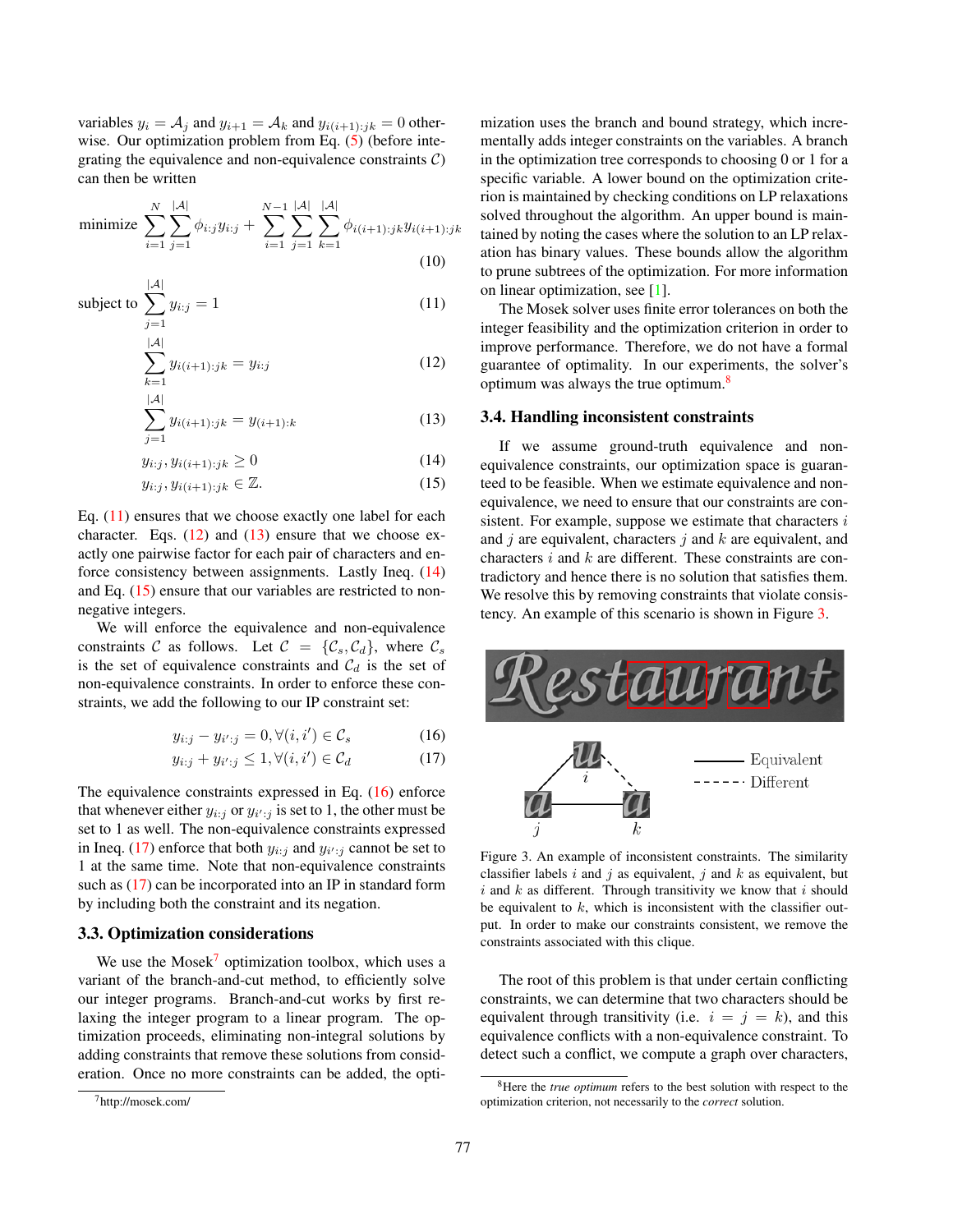<span id="page-5-5"></span>where the graph contains an edge between characters  $i$  and  $j$  if  $i$  and  $j$  are equivalent under transitivity. All connected components of this graph will be fully connected. If we find that we have included an edge between two nodes that we have estimated to be different, we have a conflict. We can remove this conflict by removing all constraints in the relevant clique.

# <span id="page-5-0"></span>4. Error Correction

The final stage of recognition involves using information from a search engine<sup>[9](#page-5-2)</sup> to incorporate language statistics that are more global than our bigram model. We use search engine results to model the distribution of common strings, as in [\[10\]](#page-7-16). We incorporate these results as follows.

Given a labeling  $h_{init}$  from our IP optimization, we create a set of 1-character substitutions of  $h_{init}$  over all characters in our alphabet  $A$ . We add to this set any suggestions made by the search engine when these candidate strings are submitted to the search engine. This results in a set of hypotheses H for the true string. For each  $h \in \mathcal{H}$ , we record the number of hits from the search engine. We induce a probability distribution  $p_{\mathcal{H}}(h)$  over H by normalizing the search hit counts with add-1 smoothing.

Rather than relying solely on search hit counts to correct errors in  $h_{init}$ , we wanted to combine this information with appearance information  $p_{\mathbf{x}}(h)$  to produce a final probability for each h. If  $p_x$  and  $p_y$  are both probabilities, we could assume independence and multiply them together. However, as occurs frequently when combining language models with appearance models, these two distributions were "imbalanced" in the sense that the appearance term dominated the product, rendering  $p<sub>H</sub>$  useless. To address this, we introduced a correction factor  $\alpha$  to balance the terms:

$$
f(h) = p_{\mathbf{x}}(h)^{\alpha} \cdot p_{\mathcal{H}}(h)^{(1-\alpha)}, \tag{18}
$$

for  $0 \le \alpha \le 1$ . We compute  $p_x$  by evaluating each hypothesis  $h \in \mathcal{H}$  according to a linear function in the form of Eq. [\(10\)](#page-4-12), with bigram factors removed, and then normalizing. We remove the bigram factors to rely solely on language information from the search engine. After setting  $\alpha$ on held out data (Section [5\)](#page-5-1), the best hypothesis  $h^* \in \mathcal{H}$  is simply the one maximizing Eq.  $(18)$ .

### <span id="page-5-1"></span>5. Experiments and Results

In this section, we first describe the data sets we used for training and evaluating results. We discuss in detail our cross-validation scheme which allows us to use the same data for training and testing by using different folds. We report results for a variety of experiments that compare accuracies of sign recognition with no similarity, with estimated similarity, and with ground truth similarity as given

| IC |                     |                  |  |  |  |
|----|---------------------|------------------|--|--|--|
|    | .AN                 | SHAR.            |  |  |  |
|    | <b>IP</b> Solution  | IP Solution      |  |  |  |
|    | without Equivalence | with Equivalence |  |  |  |
|    | Information         | Information      |  |  |  |
|    | Via Wia             | Via Via          |  |  |  |
|    | <b>KELLOGE</b>      | KELLOGG          |  |  |  |
|    | ALAN N SHAREE       | ALAN N SHARPE    |  |  |  |

<span id="page-5-4"></span>Figure 4. Sample signs from the data set where equivalence or difference information improves recognition performance. The first two examples show how equivalence information can improve recognition while the third example shows how difference information can improve performance.

by an oracle. We report accuracies with and without postprocessing using the search engine-based language model.

#### 5.1. Data sets

There are a variety of data sets that have been used in work on scene text recognition. These include the sign data set of Weinman and Learned-Miller [\[14\]](#page-7-0), the ICDAR reading competition data set  $[17]$ , and others  $[8, 22, 9]$  $[8, 22, 9]$  $[8, 22, 9]$  $[8, 22, 9]$  $[8, 22, 9]$ . We chose to use the data set of Weinman and Learned-Miller [\[14\]](#page-7-0) to evaluate our algorithms because a consistent body of work has been evaluated on this data set. We shall refer to this data set as the WLM data set. As discussed above, we also used the ICDAR data set as a source of exploratory data for our initial experiments on equivalence classification.

<span id="page-5-3"></span>The WLM data set, obtained from the original authors, consists of 95 signs with a total of 215 words and 1209 printable characters, including digits, lowercase letters, and uppercase letters. The average number of words per sign is 2.26 and the average number of letters per word is 5.62. While scene text recognition requires finding text in an image, possibly segmenting it, and finally recognizing, we adopted a common simplification by starting with hand segmentations of each character in the form of a rectangular bounding box. *This is a substantial simplification of the full scene text recognition problem,* and the difficulty of solving the initial stages of detection and segmentation should not be underestimated. Nevertheless, we felt we could better assess our contributions by deferring the solution of these initial stages. We compare results to others that have made the same assumptions.

#### 5.2. Cross validation

While we developed the general form of our similarity expert using the ICDAR data, after we settled on the form of our model, we wanted to adapt the parameters (for the

<span id="page-5-2"></span><sup>9</sup>http://www.bing.com/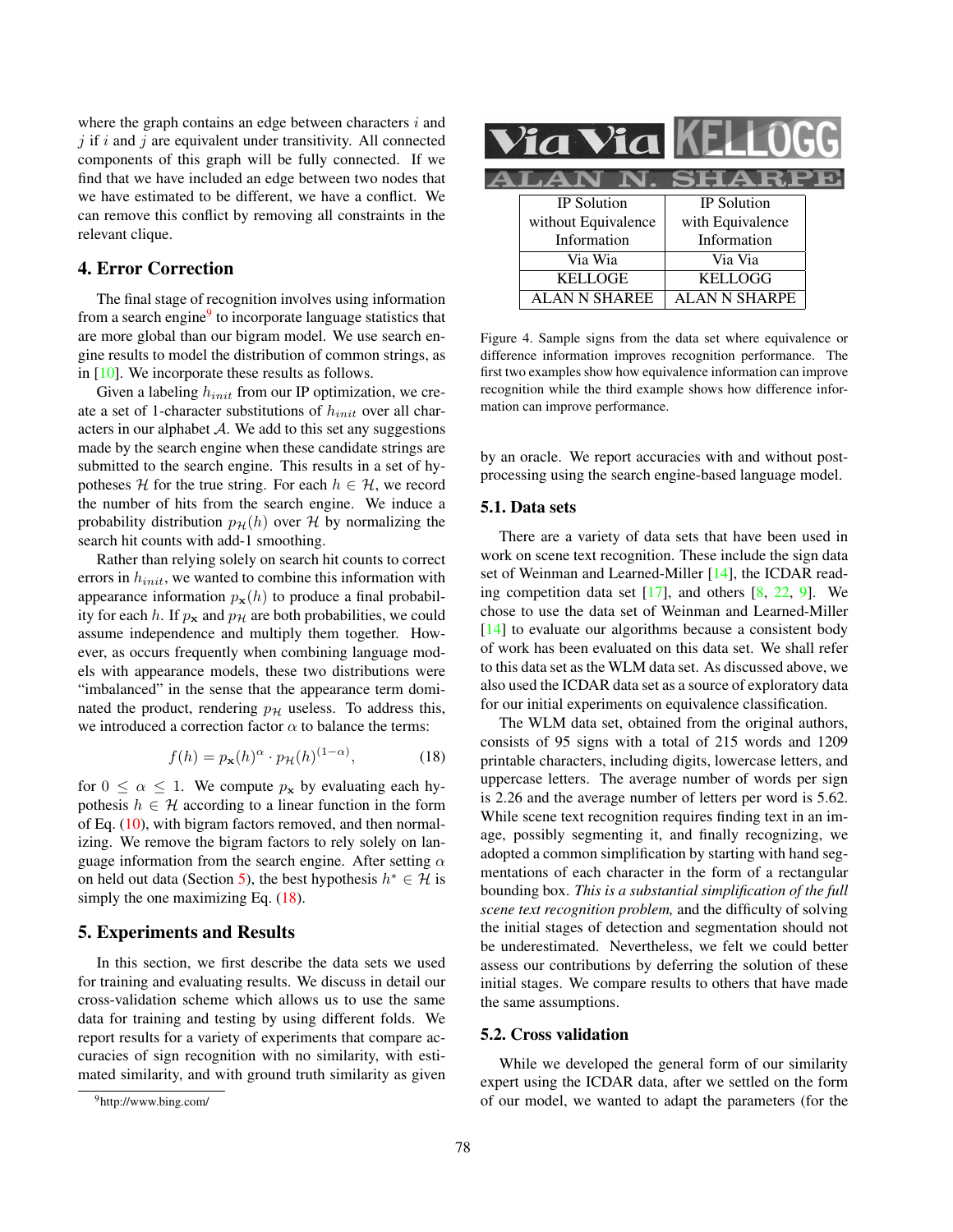<span id="page-6-2"></span>

|                              |                | No error correction | <b>Error Correction</b> |
|------------------------------|----------------|---------------------|-------------------------|
| No Similarity                | Word Accuracy  | 75.35               | 88.37                   |
|                              | Char. Accuracy | 91.81               | 94.21                   |
| <b>Similarity Classifier</b> | Word Accuracy  | 78.60               | 92.56                   |
| (1 SIFT feature)             | Char. Accuracy | 93.05               | 96.20                   |
| Similarity Classifier        | Word Accuracy  | 78.60               | 92.56                   |
| (4 SIFT features)            | Char. Accuracy | 93.30               | 96.28                   |
| Ground Truth                 | Word Accuracy  | 83.72               | 93.02                   |
| Similarity                   | Char. Accuracy | 94.46               | 96.44                   |

<span id="page-6-1"></span>Table 1. A table of word and character accuracies for each experiment. Results are shown with and without error correction.

similarity SVM and the  $\alpha$  parameter for balancing appearance and language information in the IP) to the properties of the WLM data set. To do this, we split the WLM data set into five folds of approximately the same size. No characters from a single sign appeared in more than one fold. The reason for avoiding having some characters from a sign go into one fold and some go into another is that this would make the similarity classification artificially easy, since the training data and test data might have pairs of characters that were virtually equivalent.

After splitting the WLM data into five folds, we used four folds for training the similarity SVM and used this SVM to rate all of the pairs in the other fold as equivalent or different. This resulted in five independent sets of estimated equivalences and differences. Again using four folds at a time for training, we estimated the parameter  $\alpha$  from Eq. [\(18\)](#page-5-3). We then solved the IP for the test fold and applied the error correction procedure of Section [4,](#page-5-0) often resulting in dramatic increases in word accuracy.

Table [1](#page-6-1) shows a variety of results, compiled across folds, for word accuracy and character accuracy. Word accuracy is simply the percentage of words that are completely correct, including the proper case. A single character error, even if just a case disagreement, renders a word incorrect.

We show an improvement in word recognition accuracy due to similarity. With and without error correction we attain larger than 3% improvement in word accuracy over the equivalent method with similarity removed. Our best result of 92.56% achieves close to the same accuracy as our technique using ground-truth similarity. Furthermore, this result is higher than the state of the art result of 86.05% reported in [\[14\]](#page-7-0). See Figure [4](#page-5-4) for examples of cases where the use of equivalence information improved performance.

### <span id="page-6-0"></span>6. Discussion

Perhaps the most immediate question about our results is what caused the improvement? It is tempting to conclude that our large gain in performance was due only to the search engine-based correction. However, a closer examination suggests that we are squeezing more information out of similarity than was demonstrated in previous work.

In particular, in previous work  $[23]$ , it is shown that similarity can be beneficial when there is a poor language model, but that when language information is added in the form of a lexicon, the similarity information, as implemented, is of little additional benefit. Specifically, without a dictionary, similarity information increases word accuracy from 75.35% to 78.60%, for a gain of about 3.25%. But when a lexicon is added, it seems to reduce the benefits of adding similarity. With a lexicon, similarity raises the accuracy only about 0.50%, from 85.58% to 86.05%.

However, in our work, even with the sophisticated language model implicitly defined by the search engine queries, we still see a 4% gain in word accuracy from adding similarity: from 88.37% to 92.56%. It is interesting to note that this occurs despite the significantly smaller gain in character accuracy of about 2%. We hypothesize one reason this may occur. If a word has exactly one error, and it violates an equivalence constraint, then this constraint effectively forces the algorithm to choose a single label for the equivalent characters. If the algorithm is correct in this guess 50% of the time, then the character accuracy would not change, but the word accuracy would be increased, since some of the single error words would be converted to zero errors, and others would be converted to two errors.

Despite this analysis, it is likely that the system of Weinman et al. [\[23\]](#page-7-9) would benefit significantly from postprocessing using the search engine technique. Hence, it is difficult to conclude from our current experiments which combination of components would lead to the best overall system. In future work, we plan to systematically vary factors and study trade-offs between belief propagation with soft equivalence constraints and integer programming with hard equivalence constraints. We also believe that our similarity results can be further improved by incorporating better alignment algorithms before using our similarity expert. In any case, at a word accuracy rate of 92.56%, we have made a significant step forward, and we hope this will stimulate further work on this difficult problem.